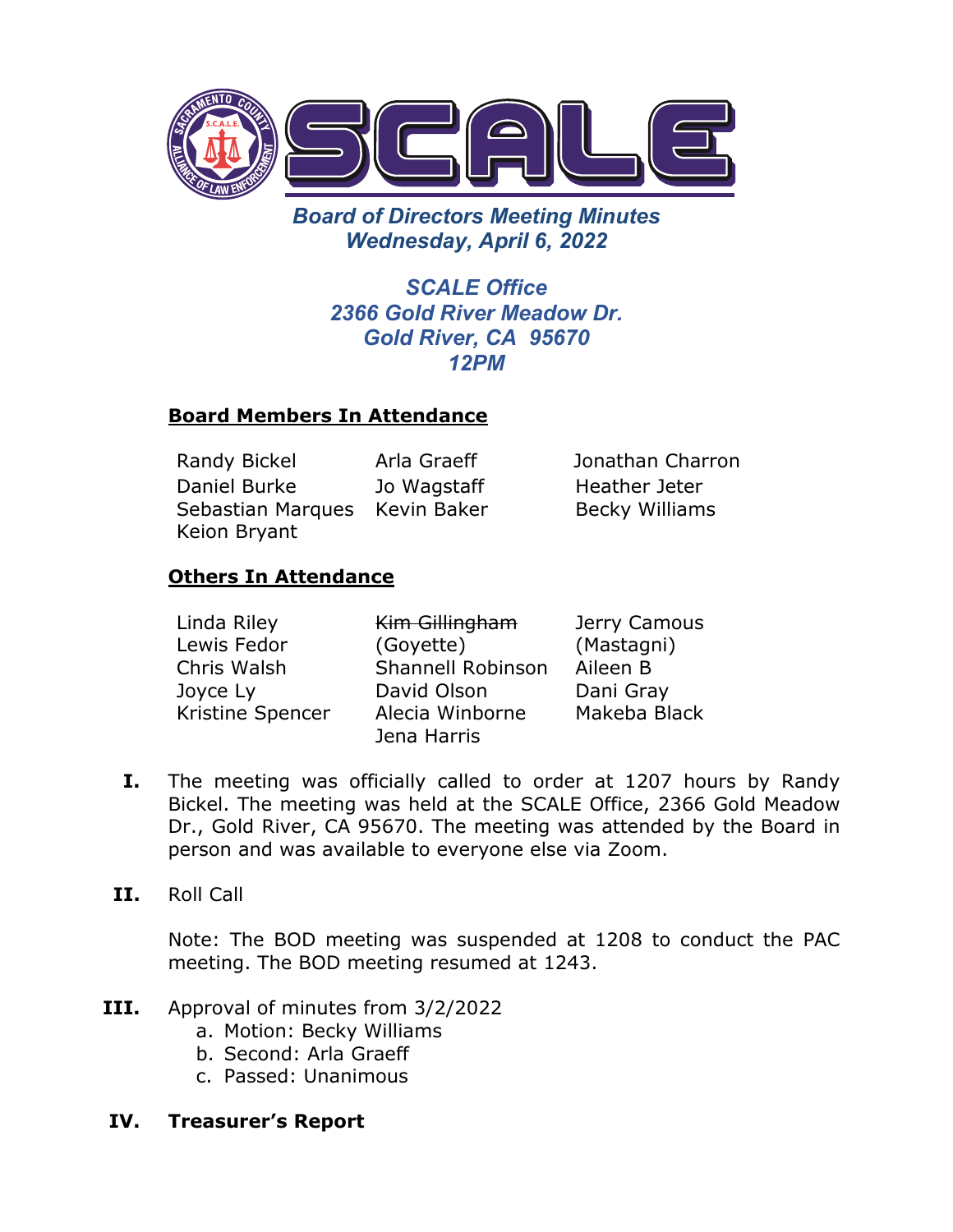SCALE Board Meeting Minutes – April 6, 2022 (continued) Page 2 of 4

## **Accounts (3/31/2022)**

General Fund 6222 94,715.18 Legal Defense Fund 3903 89,514.85 PAC Fund 3911 9,901.43 Savings 7915 201,398.00 Wells Fargo Office Acct. 1,449.06 Debit Card Acct. 2,415.06 **Total 399,394.26**

### **Fidelity (3/31/2022) 265,661.39**

### **Total Cash and Investments 665,055.65**

Motion: Jonathan Charron Second: Kevin Baker Passed: Unanimous

#### **V. Old Business**

A. Sacramento County – COVID-19 Updates

a. No new updates on this topic. Please to continue to monitor CDC and County websites for any updates.

#### B. SCALE App

a. Keion has begun work on getting this up and running again. While there is a cost associated with the app, we may be able to get the cost reduced. Keion will explore some of these options. He has also completed the training on the development of the app.

#### C. DCSS Teleworking

- a. This has been approved and the rollout is set to begin on Monday the 11th.
- b. The schedule is to include 4 days per pay period in the office.
- c. We have still not received a response as to how the option for teleworking can be taken away or reinstated if previously taken away. We will continue to follow up for this response.
- D. American Rescue Plan Act (ARPA Funds)
	- a. This funding should be appearing on the upcoming paychecks (4/15). Those that are slated to get the lump sum payment should have received the option to get the time instead.
- E. 2022 Negotiations and Preparations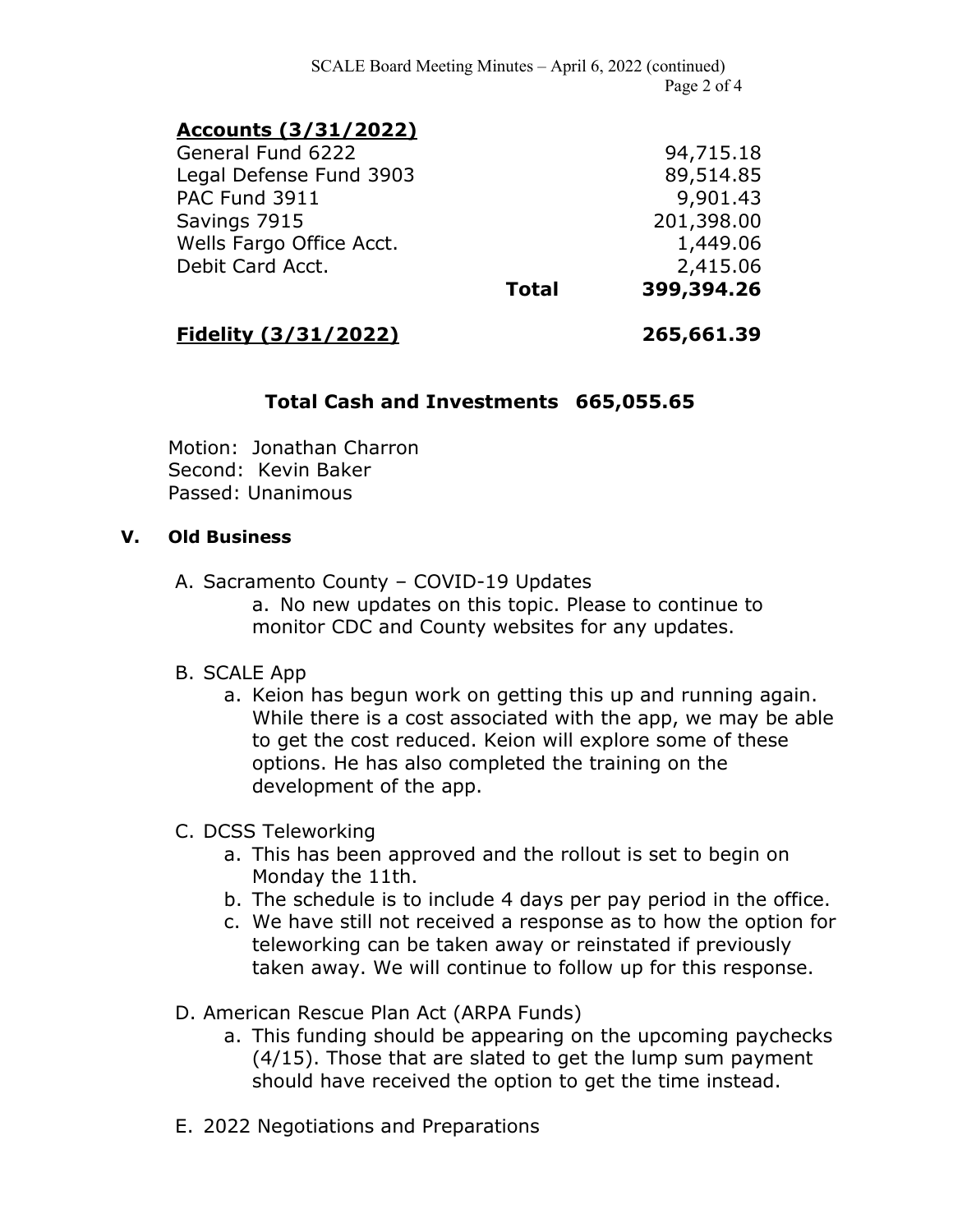- **a.** We are in the middle of negotiations. We will continue to come to the table until a tentative agreement is reached.
- F. 2022 Mary Zenor Scholarship
	- a. The scholarship committee met and discussed a few options. The committee presented an option that would include a total of 4 scholarships, 2 of which will be for current members and their continuing education, and 2 for the children/grandchildren of members.
	- b. The committee will finalize the details for presentation to the Board.
- G. Mastagni LDF Benefit Plan 6
	- a. We will continue to gather information on this, but it is not needed for a few more months.
- H. Central Valley Retiree Medical Trust a. Kim will continue looking into this option.

# **VI. New Business**

- A. LRIS Collective Bargaining Presentation
	- a. Jonathan, Arla, and Keion talked about some of the key points from this training. They all believe this training was valuable for learning about how negotiations are run, how the trends in different states are for bargaining, and the overall decorum at a table.
- B. Monthly Membership Appreciation
	- a. A motion was made to reinstate the monthly membership appreciation program to include 4 \$25 gift cards for Amazon instead of movie tickets.

Motion: Dan Burke Second: Arla Graeff Passed: Unanimous

- b. 4 winners were drawn using a random number generator.
	- i. Roger Perez 226
	- ii. Sara Porter 233
	- iii. Robert Bauer 23
	- iv. Oscar Barigan 20

Note: The BOD meeting was suspended again at 1359 for a continuation of PAC. We resumed the BOD into the Executive Session.